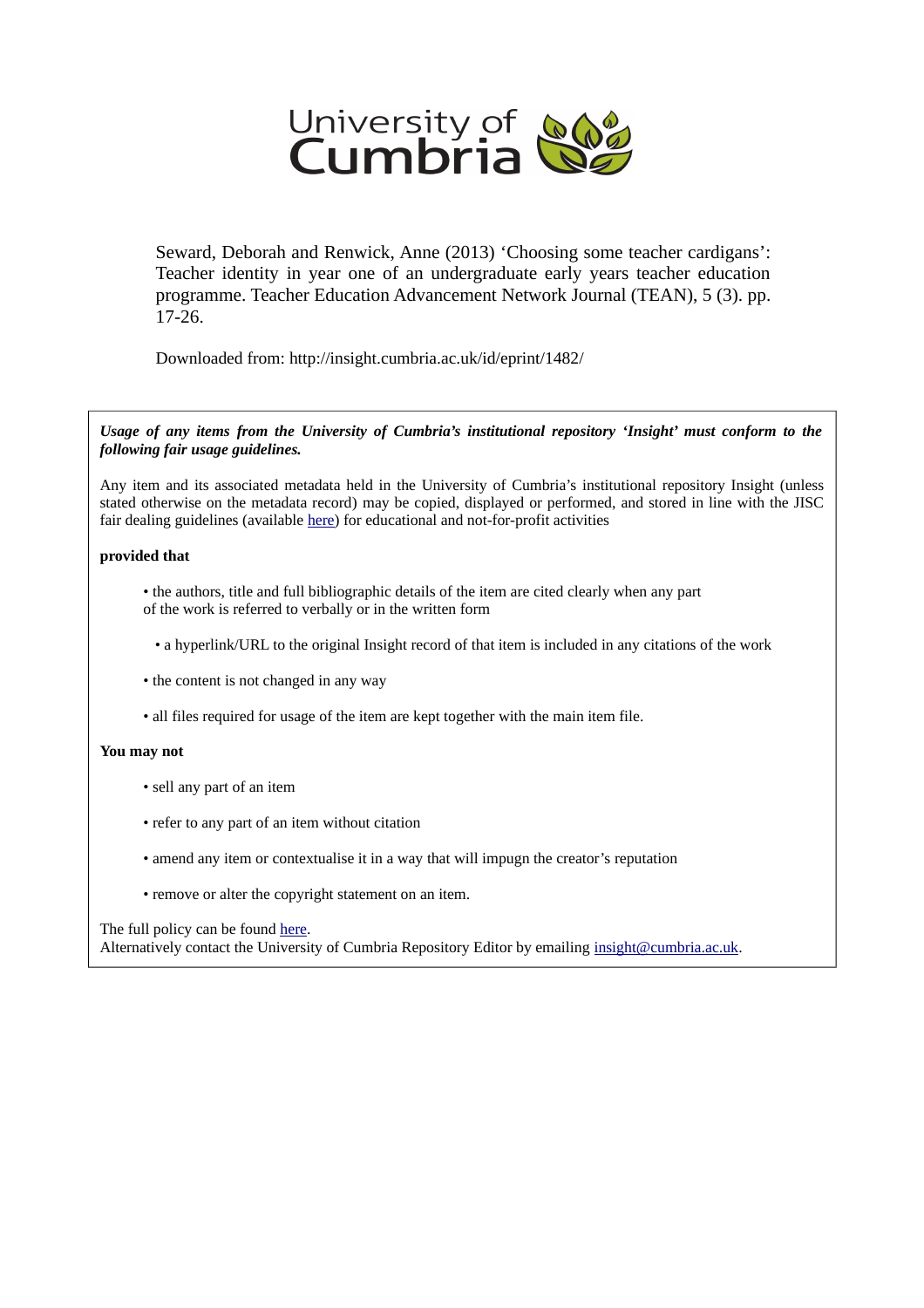**'Choosing some teacher cardigans': Teacher identity in year one of an undergraduate early years teacher education programme**

Teacher Education Adavancement Network Journal Copyright © 2013 University of Cumbria Vol 5 (3) pages 17-26

Deborah Seward and Anne Renwick University of Cumbria [deborah.seward@cumbria.ac.uk](mailto:deborah.seward@cumbria.ac.uk)

### **Abstract**

This study of a group of first year undergraduate student teachers seeks to explore the development of their professional identity as beginner teachers during the initial stages of their three-year programme. The stimulus for the study was an apparent struggle students experienced with their development of a learner identity in Higher Education, alongside visualising themselves as teachers operating in the classroom. Questionnaires and naturally occurring data linked to a module involving reflection and developing agency as a learner, were collated and analysed using a grounded theory approach. Interviews were analysed using Atlas ti and codes used to identify emerging themes. Findings indicated that it is important to discuss teacher identity in the context of existing identities students demonstrate as these are challenged on the journey to becoming a teacher. Initially, students focus on their outward appearance, hence the title 'choosing some teacher cardigans', as they emphasise the importance of looking like a teacher, at this stage of their identity development. The complexity of this journey is apparent, as is the need to examine identity development as an integral part of Initial Teacher Education.

### **Keywords**

Identity; student teacher; placement; school; concept builder.

### **Background**

The focus of this paper is how first year student teachers begin to develop a professional teacher identity. The context for this study is a three-year undergraduate BA (Hons) Early Years Education degree with Qualified Teacher Status (QTS) in a newly established English University. The programme is recently validated and the students are the first cohort studying on this degree, although a similar programme has been in operation since 2008.

The area of teacher identity outlined in this paper formed a small part of a wider team action research study: 'Developing students, developing staff' and arose from a staff team concern around transition into higher education and the mismatch of student and staff expectations across all early years programmes. Staff expected students to develop agency and organisation, whereas students expected to be 'spoon-fed' and have more direction in their use of time and resources. Increasingly, students commented on the challenges faced in reading and researching independently and expected a much more trans-missive mode of learning in face to face sessions, indicating difficulties in establishing a learner identity.

It was these concerns that initiated this action research, including issues that students were having in what Wenger (1998) describes as 'crossing the boundary', moving from a school based community into multiple, overlapping 'communities of practice'. For this group of students these include being members of an early years cohort, a wider student group and a student teacher

#### **Citation:**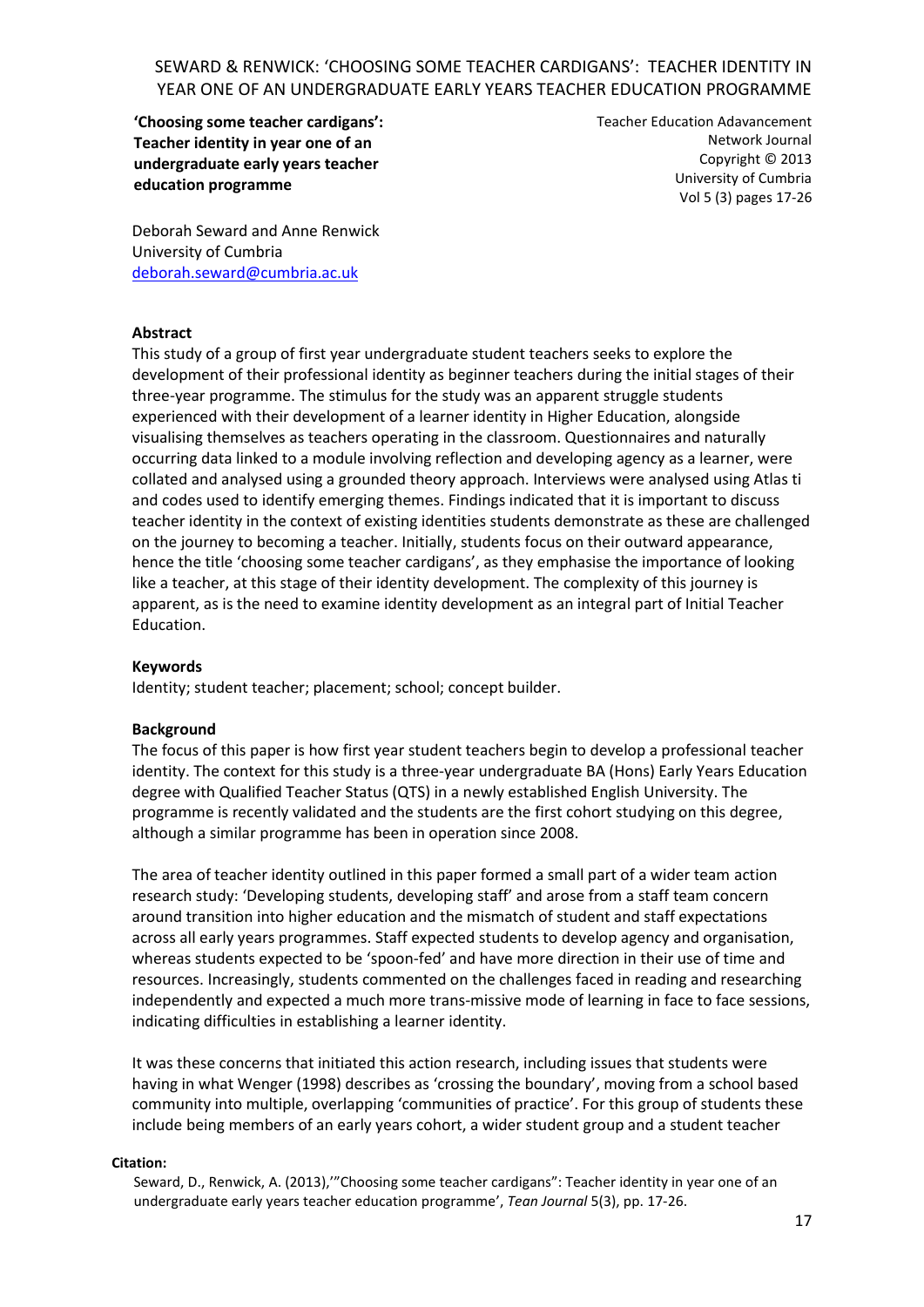community, situated within a specific school context. Each community has different expectations, rules and knowledge associated with them, which students need to assimilate to be successful. During this 'crossing of boundaries', identity is challenged, beliefs and values questioned and potentially developed. In the school context this means that student teachers need to develop what can be termed a 'teacher identity', the focus for this paper.

The university in this research is founded on the 'widening participation agenda' (HEFCE, 2006). The on-entry for 2010 data indicated a proportion of students could be described as what Leese (2010) refers to as 'new students', namely first generation engaging in higher education, including mature students (15%) and a number of local students who choose to reside at home (33%). It could be argued that these 'new' students face greater challenges in meeting expectations of HE (Biggs and Tang, 2007) and require a different approach from tutors from the traditional types of practice. The staff tutor team were keen to develop their practice in order to meet the needs of these students. They wanted to identify appropriate approaches to support student learning, underpinned by their beliefs in social constructivism and the theories of Vygostky and Bruner (Smidt, 2010, 2011). Staff therefore, looked to provide opportunities for students to engage in group problem solving and discussion, peer review and reflection, in order for students to be involved in the construction of their own learning.

### **Literature Review**

Learning to teach is a complex process involving the examination of personal values and beliefs as well as subject knowledge and pedagogical practices. This notion that belief systems and identity are inextricably linked is noted by Twiselton (2007:500) as she posits 'how teachers conceive their role is synonymous with why they believe they are in the classroom.' In order to teach successfully, it can be argued that student teachers need to develop a sense of what it is to be a teacher and a teacher identity (Chong, 2011). Indeed as Sachs (2005:15) notes;

'Teacher professional identity then stands at the core of the teaching profession. It provides a framework for teachers to construct their own ideas of 'how to be', 'how to act' and 'how to understand' their work and their place in society. Importantly, teacher identity is not something that is fixed nor is it imposed: rather it is negotiated through experience and the sense that is made of that experience.'

If we ascribe to this view, that identity is fundamental to being a successful teacher, then it is an area which is worthy of attention in ITE programmes, as identified by Beauchamp and Thomas (2009). A key aspect of the study being reported here was that there was an overt attempt to bring this idea of teacher identity to the fore for ITE students; to explicitly engage them in examining their own identity and identity development. The aim was to enable them to develop as practitioners with a sense of beginning teacher identity but with an awareness that this would need to be examined regularly through reflection.

An aim of the programme in which this research is situated is that student teachers become reflective professionals, capable of analysis and critique, as well as facilitators of learning in the early years setting. Our hope is that they become capable of independent thought, rather than unquestioningly accepting and implementing change. In order to achieve this, it could be suggested they need to be secure in their own values and beliefs about education and their identity as a teacher in the twenty-first century, to be what Twiselton (2007) describes as a 'concept builder' capable of understanding the concepts needed for children to become successful, proficient learners. This is the ideal, rather than the other two categories which she

### **Citation:**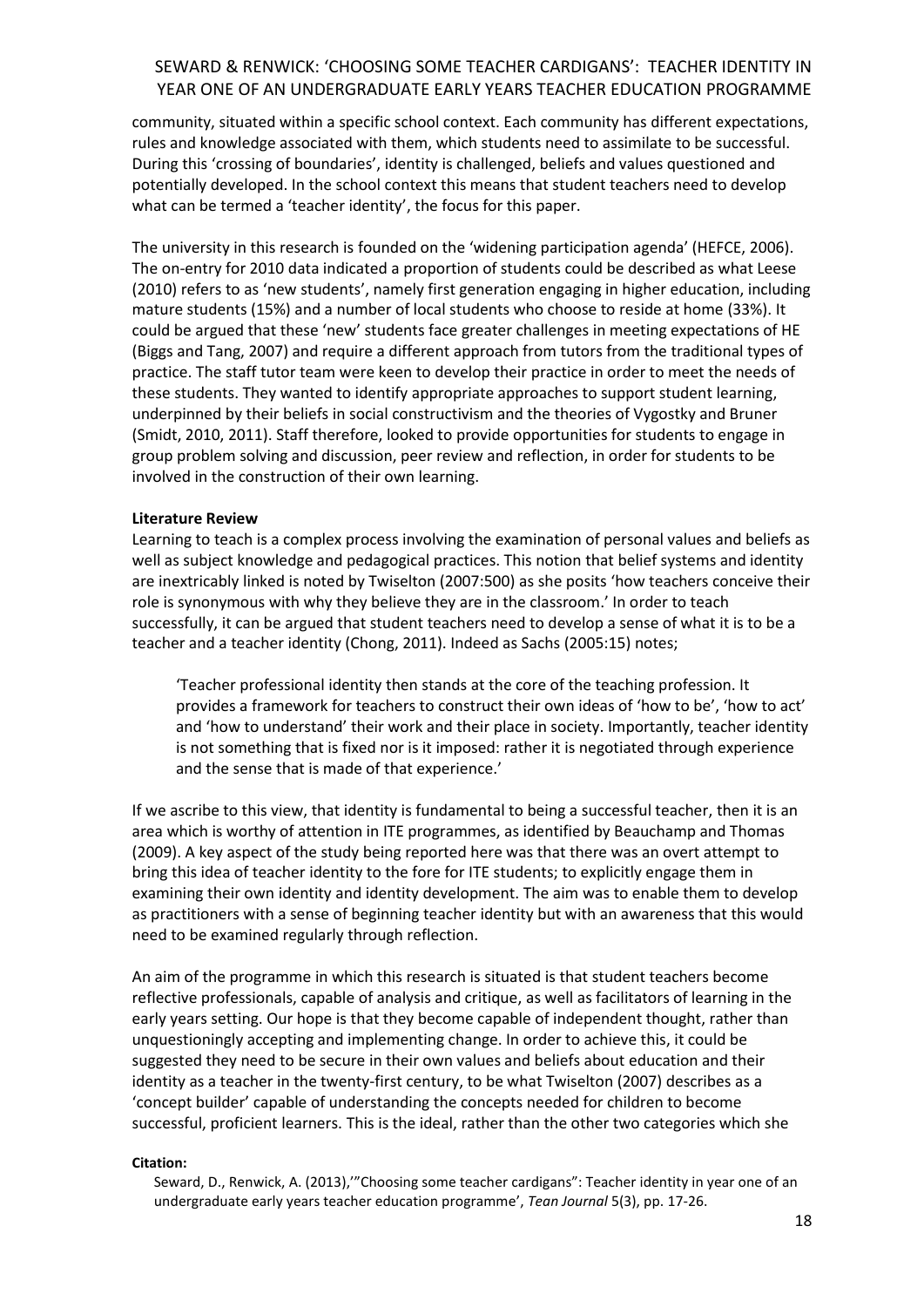describes prior to this category; she argues that students may move through categories of 'task manager' i.e. having a specific product oriented approach rather than a focus on learning, and 'curriculum deliverer' or those who see learning situated within a 'given' curriculum, rather than seeing learning as the development of conceptual thinking. Part of this research was to examine whether, in terms of identity development, students moved through these categories or whether they viewed their teacher identity development as a more holistic, conceptual process. Twiselton's research (2007) was based on students' teaching of English at a time of significant curriculum change and very specifically focused on their development relating to this subject area. This process of possible movement through her categories resonated with our programme aims. We wondered if it might have a broader application in students' overall development of identity and therefore it became a lens through which we analysed and categorised our data. It could be suggested that these categories link with themes identified in the literature surrounding identity development. The idea that identity will be managed through a series of tasks could link to the notion of 'agency' (Danielewicz, 2001). Whereas seeing identity in a wider sense could link to the idea of 'context' and the belief that identity is ever changing could link with the belief that reflection is significant in identity development. The theme of identity being fluid, changing, evolving and impacted upon by a range of factors is evident throughout the literature (Watson, 2006; Chong, 2011) and indicates the complexity of identity formation for more experienced teachers (Nias, 1989), let alone student teachers at the beginning of their teacher identity development. As Beauchamp and Thomas (2009) highlight, this shifting identity is frequently career long, involving constant 'reinvention' of self in order to cope with changing contexts and roles, in what Maclure (1993: 313) describes as a 'continuing site of struggle'. This is supported by Flores and Day (2006: 220) who explain identity as 'an ongoing and dynamic process which entails the making sense and (re) interpretation of one's own values and experiences… the (trans) formation of the teacher identity.'

From the literature cited in Beauchamp and Thomas (2009), it is evident there are a number of interrelated factors which impact on teacher identity development. Connelly and Clandinin (1999) refer to the significance of stories and experiences, which students bring with them and develop further. Hargreaves (2001) highlights emotion as a powerful influencing factor in the process of creating a teacher identity. Whilst Luttenberg and Bergen (2008) suggest that, through reflection on practice, identity will be shaped as students reflect on personal values about what is good for children. Additionally, contextual factors, such as fitting into the school environment and the nature of the children and the influence of school based colleagues, all impact the development of teacher identity (Smagorinsky et al., 2004). Day et al., (2006) refer to a sense of agency, which empowers teachers to move ideas forward and possibly transform the context within which they work and thus further impact on identity. Finally, Lauriala and Kukkonen (2005) discuss the importance of 'self' in terms of current identity, an externally mediated identity and a longerterm ideal self-identity or the type of teacher they aim to be. These studies, however, focused on the development of teacher identity at the point of entry into the profession, whereas the focus for this study is the beginning of initial teacher education, pre-profession stage. If, as Hammerness et al (2005:383) note, 'developing an identity as a teacher is an important part of securing teachers' commitment to their work and adherence to professional norms' then it is worthy of attention and further exploration during an ITE programme. The multiple factors outlined need to be examined as part of student teachers' on-going development in relation to exposing and reflecting on identity development.

#### **Aims and research question**

#### **Citation:**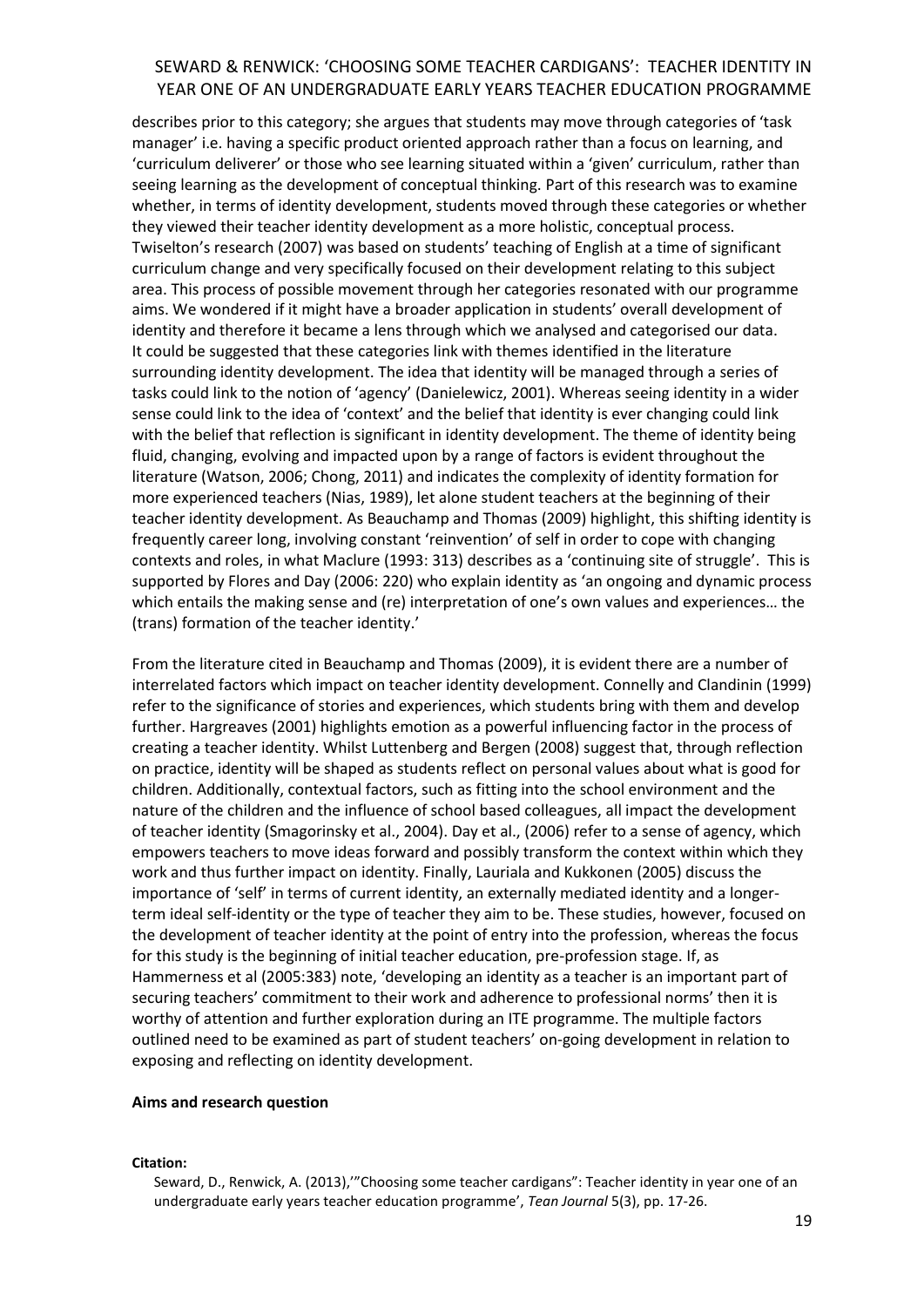As noted above, the main aim of this aspect of the research was to explore first year student teacher's developing professional identity and experiences, which support this development. As teacher educators with an awareness of Twiselton's categories (2007) of task manager, curriculum deliver and concept builder; the key questions we wished to explore were:

- Did students move through these categories as learners themselves in developing a teacher identity?
- Did these relatively young pre professionals have a sense of their identity as a teacher?
- What were the key influencing factors, which impacted on this?
- Did beginning as a student teacher make students engage with an examination of themselves?

### **Research Design**

The research reported here is action research, 'developed to investigate and solve a problem or issue' (Whitehead and McNiff, 2006); in this instance the notion of developing identity in student teachers. An interpretivist approach to research was deemed to be appropriate as the project emerged from a collective desire among university staff to support their students and a view that developing a dialogue would enable better understanding in the future. Linked closely to the notion of constructing learning, interpreting qualitative data in the form of interviews, questionnaires and analysis of naturally occurring data best suited the needs of the project. It enabled us to draw responses from the students, allowing staff reflection and discussion around the findings.

Cohen et al., (2007:78) acknowledge 'there is no single blueprint for planning research. Research design is governed by the notion of 'fitness for purpose'. The purposes of the research determine the methodology and design of the research'. With this in mind, data collection methods evolved as the project progressed and findings were analysed. Validity and reliability issues were considered and triangulation of data sources used where possible.

### **Methods**

Initially, we planned data collection in the form of interviews and questionnaires. We identified naturally occurring data: student reflections and discussions from lectures, seminars and taught module sessions. The interviews and questionnaires took place prior to students' first three-week placement experience in schools. QTS student data from one campus was singled out for collection and analysis for this initial paper. To ensure anonymity, seven students were interviewed from a campus group of twenty-seven by a research assistant from outside the team. This process minimised issues associated with the student/tutor relationship, providing more reliable, valid data. The interviews, once transcribed, provided a rich data source.

Following placement, a reflective grid entitled 'feeling like a teacher in the making' asked the students, during a university session, to comment on the way their experiences supported their feelings of teacher identity. Students were asked to reflect on their identity as beginning teachers before university, during placement and then post placement. This produced large quantities of raw data and decisions on how best to sort, order and analyse this were complex. We decided to use a grounded theory approach, originally developed by Glaser and Strauss (cited in Strauss and Corbin, 1998). Grounded theory is a method of analysing qualitative data by coding the information gathered into emerging themes, which are revisited and rearranged until no new themes emerge. The theory emerges from the data: 'grounded theories, because they are drawn from data, are likely to offer insight, enhance understanding, and provide a meaningful guide to action' (Strauss and Corbin, 1998:12). We believed that this enabled us to approach the analysis

### **Citation:**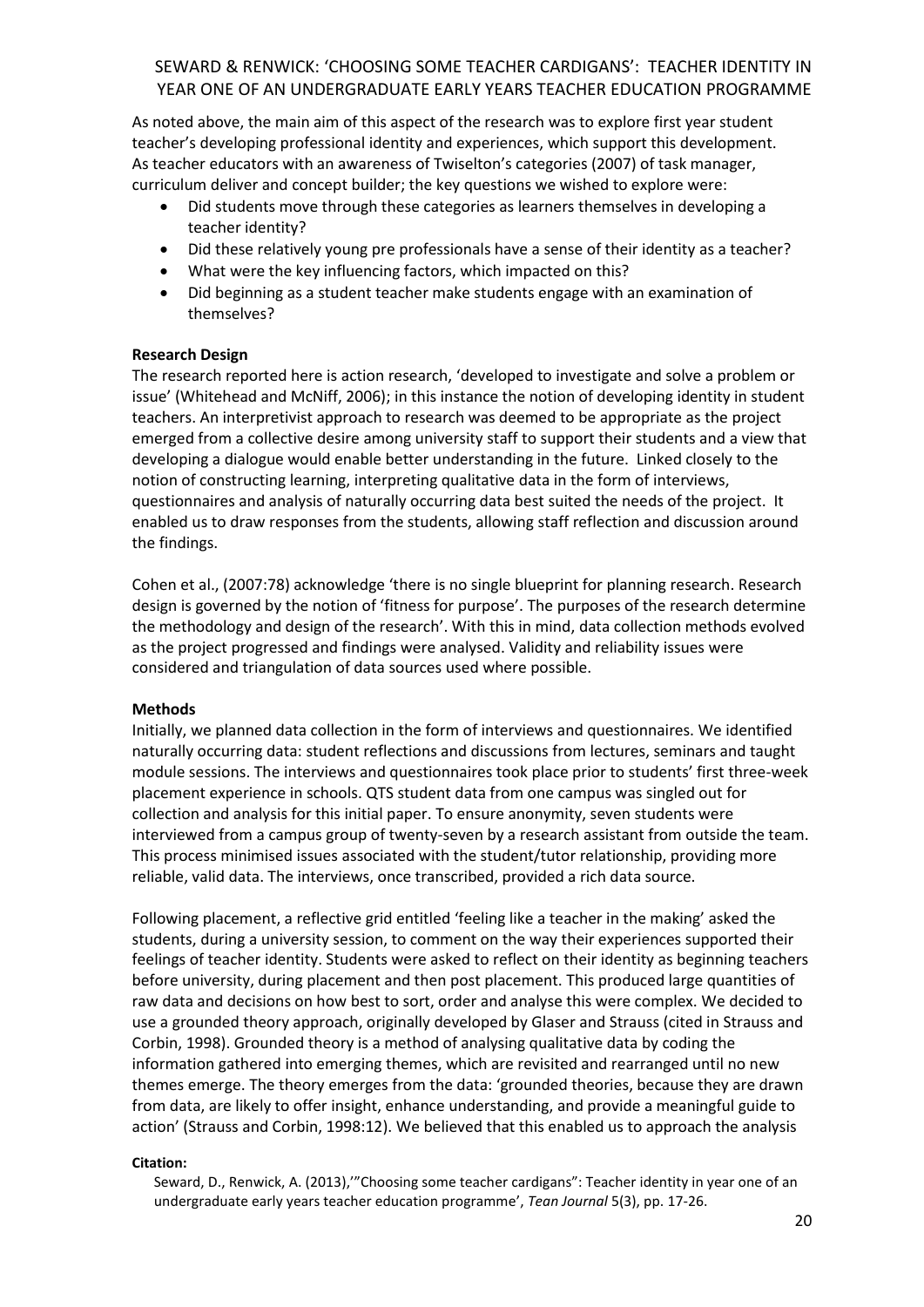with greater objectivity. Data analysis of the seven interviews was undertaken using Atlas ti and codes were used to collate emerging themes. Additional coding of the reflective grids allowed for triangulation of the data, giving credence to any conclusions drawn (Cohen et al., 2007).

Ethical issues regarding student participation, privacy and anonymity were carefully considered and followed university guidelines. The project and rationale were explained to students, permissions sought and it was made clear to students that they could withdraw at any time. Clearance from the university ethics committee was obtained. In terms of the naturally occurring data to be used for research purposes, this was made clear to the students so that they could withhold it from the study if necessary.

## **Findings**

For the purposes of this paper, analysis focuses on the seven QTS interviews and the twentyseven 'Feeling like a teacher' grids. The significant issue that appeared to be emerging centred on the initial struggle for students in developing a learner identity in HE, as well as a teacher identity. The importance of placement in developing this teacher identity was crucial. The perceptions of others, based on the student's outward appearance, looking and acting like a teacher seemed to be important. Positive, supportive experiences on placement enabled students to grow in confidence and feel more like a teacher.

### *Interviews pre-placement*

When asked the question 'to what extent do you feel like a beginner teacher?' student responses focussed on the importance of placement as the key context in which they would feel like a beginner teacher. The majority of students referred to the fact that they felt more like beginner learners in HE rather than beginner teachers.

'Oh gosh. I don't even feel like a beginner student at the moment'

(QTS Interview, 4).

'I feel more like a learner now because I haven't been on placement yet, but as soon as I get on placement I think I'll feel like a proper student teacher'

(QTS Interview, 6).

'I think when I start placement I'll probably feel more like a beginner teacher'

(QTS Interview, 1).

At this point in their development students appeared to be struggling with their identity as a learner in HE and were predicting placement would enable them to develop a teacher identity. In terms of Twiselton's categories (2007), student responses demonstrated a variety of approaches to management of their learning and development. Two students indicated that it was important for them to manage their learning and progression on the programme in order to gain the qualification. This would indicate their professional standing to others.

'I want to get the status'

(QTS Interview, 6).

'I'm very focussed by results…. I'm very driven by results… There's nothing wrong with being driven by getting good grades'

(QTS Interview, 5).

**Citation:**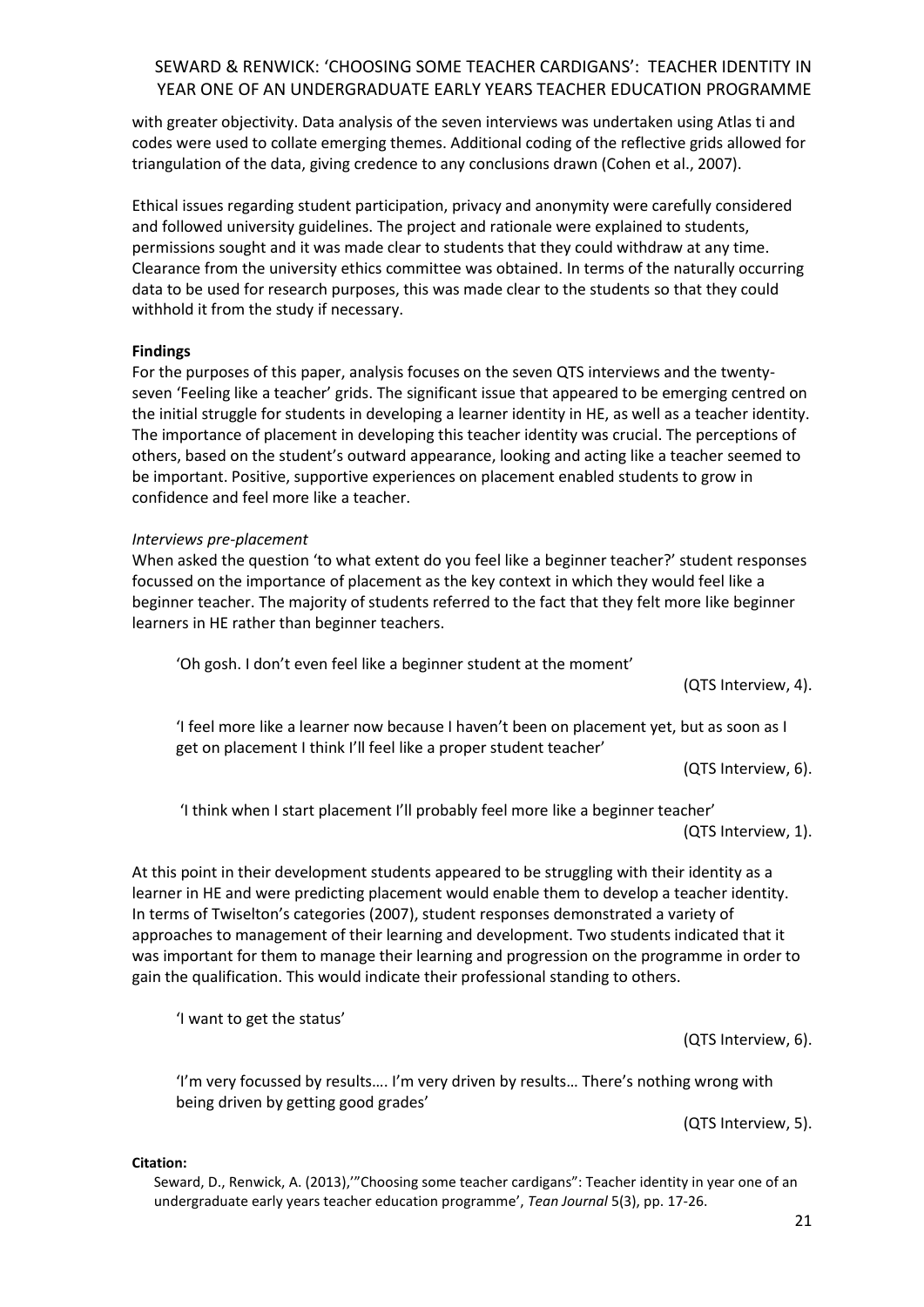It could be suggested that the above responses indicate at this point that these students are motivated by outcomes and as such could be termed 'task managers' (Twiselton, 2007), driven by a sense of agency.

Overall, from the interviews, there was little evidence of student identity developing in relation to curriculum delivery (Twiselton, 2007). One student outlined how her ideas about children's learning were being challenged through University sessions. Perceptions about how the curriculum works were being exposed and beliefs about acceptable practice challenged. This seems to show that the student was moving beyond beliefs about managing tasks to seeing the curriculum as a more holistic experience for children.

'I enjoyed the dancing dressing up one. That was interesting to see how you can use music to sort of teach children about other things. You don't always have to be sitting in front of a desk and dictating stuff to them'

(QTS Interview, 2).

One student in particular demonstrated a more reflective approach throughout the interview. It could be argued this student was making clear links between previous experiences with children, university presented material and their own developing pedagogy.

'I'm really interested in learning through play. I love that… last year I went to Sweden to a kindergarten and basically they just had play. They don't go to sit down at desks and study until they are six…. They were learning, they were playing and learning. I learned loads…. I believe a lot that children learn through playing. I think that's a very vital thing' (QTS Interview, 6).

### *'Feeling like a teacher in the making grid' post-placement task*

Analysis of these grids supports the notion that placement is the key factor in developing teacher identity for ITE students. The reflections on the grids seem to indicate that prior to placement students were concerned with their outward appearance, in that they felt they needed to look like a teacher.

|                                                                                                                                              | 'I had to get some teacher cardigans'           |               |
|----------------------------------------------------------------------------------------------------------------------------------------------|-------------------------------------------------|---------------|
|                                                                                                                                              | 'I dressed like a professional'                 | (A, Student). |
|                                                                                                                                              |                                                 | (Student, B). |
| Students realised that, as professionals there were expectations about their own knowledge and<br>behaviour that would need to be addressed. |                                                 |               |
|                                                                                                                                              | ' more careful with my actions and language'    | (Student ,C). |
|                                                                                                                                              | 'Still feel as though more knowledge is needed' |               |

(Student, D). 'I am more careful when I go out and things that I put on social networks'

(Student, E).

**Citation:**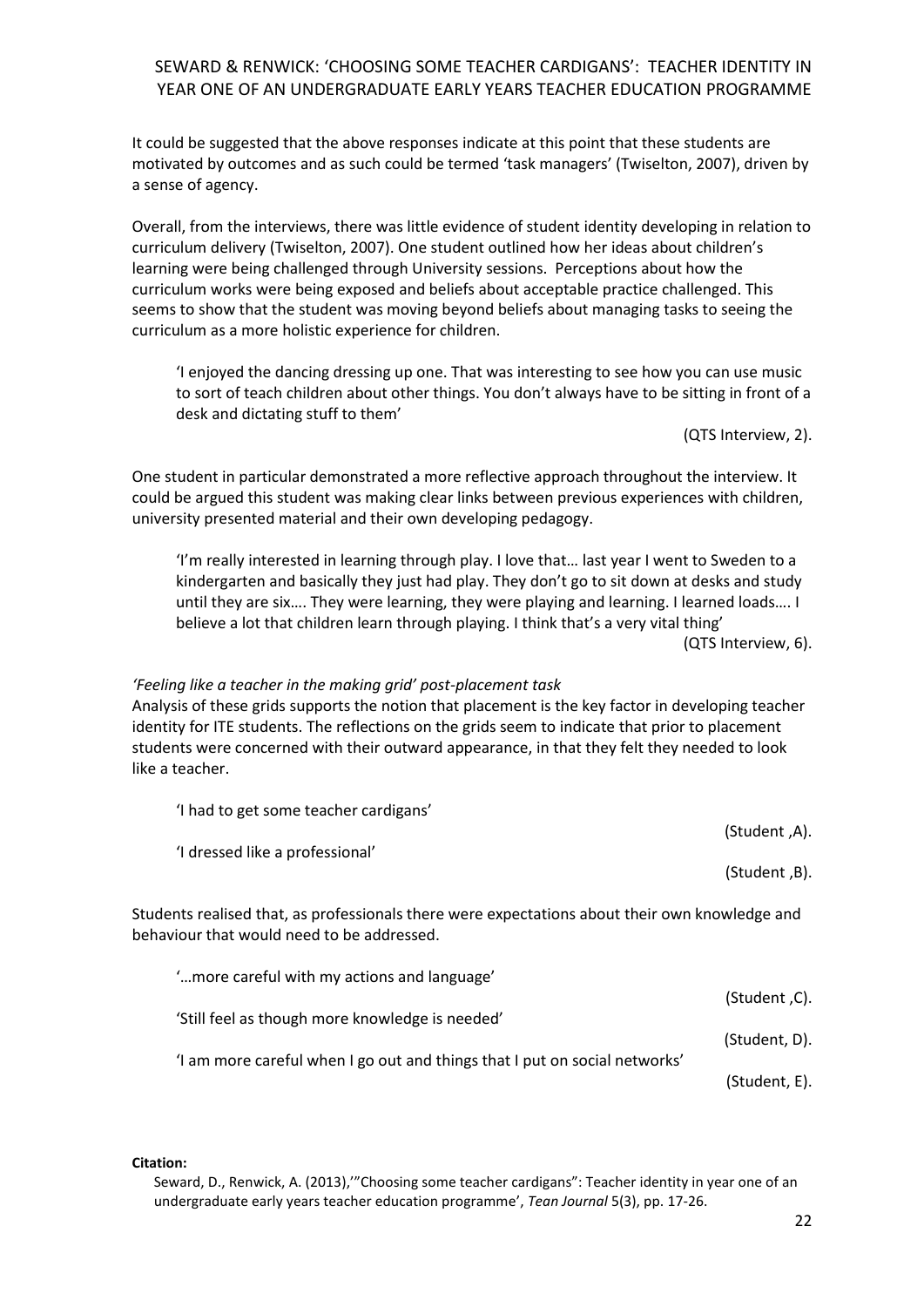Retrospectively, students commented on their concerns prior to placement regarding their ability to operate in the teacher role.

'Still feel I am not ready to teach a class' (Student, D). 'Doubting myself, questioning whether I was good enough' (Student ,F). 'I have a bit more knowledge but was still nervous – didn't really feel like a teacher yet' (Student ,G).

Students acknowledge that during placement their teacher identity developed more significantly than on entry or during university placement preparation. What appears to be significant was taking on the role of the teacher and being treated like a teacher by other members of staff and the children.

'I started to feel a bit more like a teacher as I was given more responsibility and could see myself in the setting'

(Student, H).

'I felt like a teacher on placement. I felt very confident and I think that this showed in my performance'

(Student, E).

'… as children call you Miss and ask for help you feel more like a teacher'

'I loved placement and it made me feel like I could really be a good teacher when I was on placement. The teachers at the placement made us welcome and told me to act as if I was a teacher so this made me feel more like a teacher'

(Student, J).

It was apparent from responses, where students had positive experiences in school their confidence had grown and consequently they felt more like a teacher. Trustworthy, responsible, reliable, being a role model, knowledgeable, confident are all words used by the students to express their development as a teacher.

### **Discussion**

In terms of exploring first year student teacher's developing professional identity and identification of the experiences which support this development, the findings would seem to suggest a dual identity battle exists between HE learner and teacher identity. They are challenged on two fronts, trying to make sense of their experiences in two contexts, switching roles between the self as a learner in HE and the teacher role in supporting children as learners. Maclure's (1993) 'continuing site of struggle' would seem to be an appropriate description of the process, coupled with the constant 'reinvention' of self, noted by Beauchamp and Thomas (2009).

These initial findings suggest that placement is viewed by the students as the key learning experience which will, and does, impact on their developing teacher identity. This group of students reported a positive impact on viewing themselves as teachers, through engagement in placements, where they were enabled to take on the holistic role of 'teacher', alongside being treated as a teacher by staff and children. Where schools allowed them to be referred to as Mr, Mrs or Miss, this appeared to be significant in developing a teacher identity. Taking on the whole role of the teacher gives a breadth of experience to support student's developing ideas of 'how to

### **Citation:**

<sup>(</sup>Student ,I).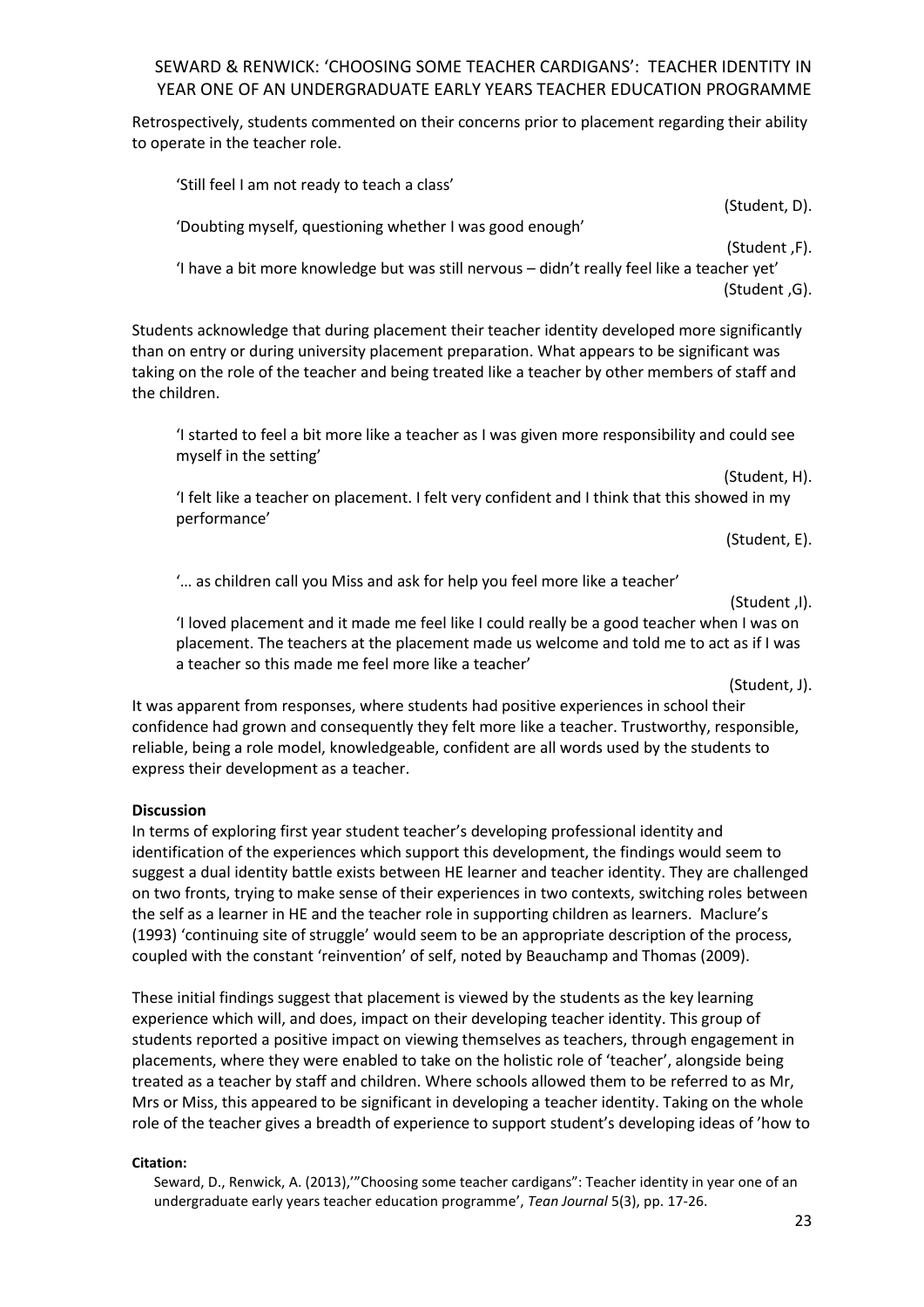be', 'how to act' and 'how to understand' (Sachs, 2005). Linked to this idea of being addressed in an appropriate way, a number of students highlighted the need to also have the outward appearance of a teacher, such as dressing like a teacher. They made comments such as: 'I had to get some teacher cardigans' and 'I dressed like a professional.' This would seem to imply the importance of fitting in with the expectations of society in terms of what a teacher should look like. Additionally, evidence relating to whether these relatively young pre professionals have a sense of their identity as a teacher, suggests that for this group, there was a sense of confidence around working in the classroom prior to placement. A number had extensive experience of working in settings on previous childcare courses and data seemed to indicate confidence in the classroom. However, this was not necessarily related to teacher identity, as they also reported feeling 'worried', 'unsure', ' nervous' and 'unprepared' for taking on the teacher role, or 'not feeling like a teacher'. This illustrates the complexity of the ongoing process of developing an identity as a beginner teacher as noted by Flores and Day (2006). As teacher educators we need to be aware of this and actively support student engagement in this dynamic process. As the literature indicates the process is on-going, fluid as well as involving constant transformation and reinvention of self, for more experienced teachers (Beauchamp and Thomas, 2009; Flores and Day, 2006; Nias, 1989). It could be argued this is even more challenging for those at the beginning of their journey towards being a teacher, as their identity at this point is very fragile. As noted above, for this group, the strongest influencing factor impacting on their developing teacher identity was placement; specifically, a placement which placed trust in them as a beginner teacher, where they were allowed to demonstrate responsibility, reliability and being a positive role model. This type of placement then supported the students in developing knowledge and confidence in their ability as teachers. The research seems to imply that beginning as a student teacher does make students engage with an examination of themselves as a learner and teacher.

Regarding Twiselton's categories (2007) we acknowledge that the links are less clear or relevant to the themes emerging from the data. However, the data would seem to suggest that initially some students do demonstrate the characteristics related to being a task manager, in that they are motivated by outcomes, rather than viewing identity development in a more holistic sense. As ideas were challenged through university sessions, some students seemed to move towards seeing the curriculum in a more holistic sense (curriculum deliverers), while others, from the outset, exhibited a more complex vision relating to concept building around their own identity development and the developing relationship between pedagogy, practice and self.

As teacher educators working directly with these students, the examination of their teacher identity has enabled a dialogue with students to be established. Conducting the research has raised our awareness of the complexity of their identity development and enabled us to support and tailor learning directly to their needs. We acknowledge that this might be different for each group of students and is therefore a limitation of the study. Whilst it would appear to be important to expose the process of identity development during ITE, generalisations should not be made, as developments must be designed with individual groups in mind. We acknowledge that the data is limited due to the small number of students involved; however, it could be argued that the process is an important part of securing future commitment to their work (Hammerness et al., 2005).

#### **Conclusion**

In conclusion, this process of exposing teacher identity as an explicit component of ITE enables student values and beliefs to be surfaced, discussed, challenged and developed. It is important to

### **Citation:**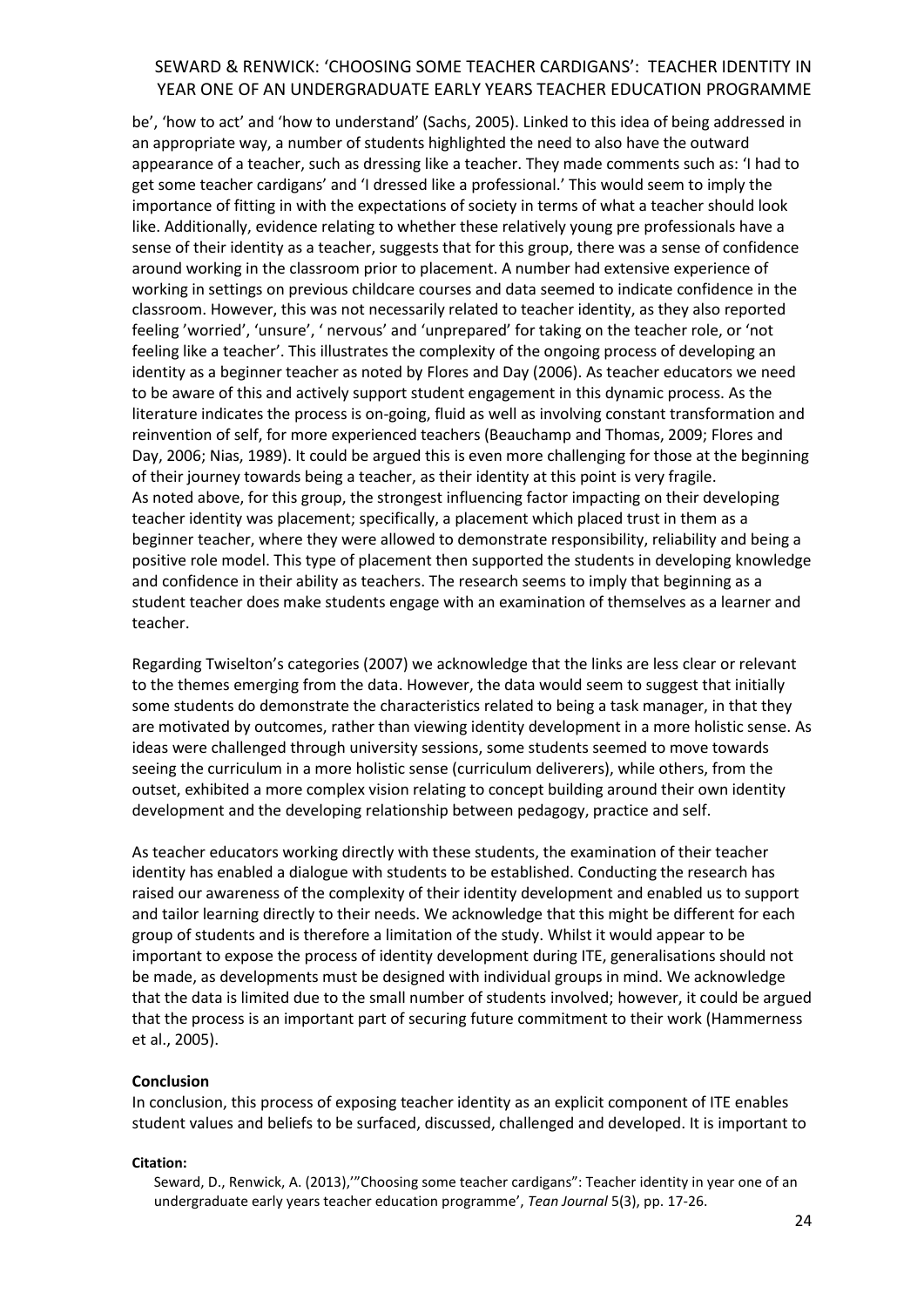recognise that students already have an identity about themselves as a teacher which we need to acknowledge and develop through programme activity. Through this process, identity change is inevitable and students can be supported in a journey which is complex, messy and fluid. At a time where identity is very fragile, students need emotional and academic support in order to develop a stronger identity that is accepting of change. Therefore we should be more explicit in creating an on-going dialogue around the idea of developing teacher identity, ensuring University and placement experiences are intertwined and cohesive. This exposure and discussion, regarding identity, will continue as part of the on-going dialogue and data collection, as we support this group of students developing teacher identity, throughout the rest of their course. We consider it important to maintain this process of identity examination in order to develop thoughtful, reflective teachers.

### **References**

- Beauchamp, C. and Thomas, L. (2009) Understanding Teacher Identity: an overview of issues in the literature and implications for teacher education, Cambridge Journal of Education, 39(2), 175-189.
- Biggs, J. and Tang, C. (2007) Teaching for Quality Learning at University (3<sup>rd</sup> ed) (Maidenhead, OUP McGraw Hill).
- Chong, S. (2011) Development of Teacher's Professional Identities: from pre-service to their first year as novice teachers, KEDI Journal of Educational Policy, 8(2), 219-233.
- Cohen, L.. Manion, L.. and Morrison, K. (2007) Research Methods in Education (Oxon, Routledge).
- Connelly, M., Clandinin, J. (1999). Shaping a professional identity: Stories of educational practice (London, The Althouse Press).
- Danielewicz, J. (2001) Teaching Selves: Identity, Pedagogy, and Teacher Education (USA, State University of New York Press).
- Day, C., Kington, A., Stobart, G., and Sammons, P. (2006) The personal and professional selves of teachers: Stable and unstable identities, British Educational Research Journal, 32(4), 601– 616.
- Flores, M.A. and Day, C. (2006) Contexts which Shape and Reshape New Teachers' Identities: A Multi-perspective study, Teaching and Teacher Education 22 (2006) 219-232.
- Hammerness, K., Darling-Hammond, L. and Bransford, J. (2005) How teachers learn and develop, in: Darling-Hammond, L. and Bransford, J. (eds) Preparing teachers for a changing world: what teachers should learn and be able to do (San-Francisco, Jossey-Bass), 358-389.
- Hargreaves, A. (2001) Emotional geographies of teaching. Teachers College Record, 103(6), 1056– 1080.
- HEFCE Strategic Plan 2006-11 HEFCE Bristol. Available online at: [www.hefce.ac.uk](http://www.hefce.ac.uk/) (accessed 11 June 2012).
- Lauriala, A., Kukkonen, M. (2005) Teacher and student identities as situated cognitions, in: P. Denicolo and M. Kompf (Eds), Connecting policy and practice: Challenges for teaching and learning in schools and universities (Oxford, Routledge), 199–208.
- Leese, M. (2010) Bridging the gap: supporting student transitions into higher education, Journal of Further and Higher Education, 34(2), May 2010, 239-251
- Luttenberg, J., Bergen, T. (2008) Teacher reflection: The development of a typology, Teachers and Teaching: Theory and Practice, 14(5), 543–566.
- Maclure, M. (1993) Arguing for yourself: identity as an organising principle in teachers' jobs and lives, British Education Research Journal, 19 (4), 311-322.
- Nias, J. (1989) Feeling like a Teacher, in: Pollard, A (ed) (2002) Readings for Reflective Teaching (London, Continuum).

### **Citation:**